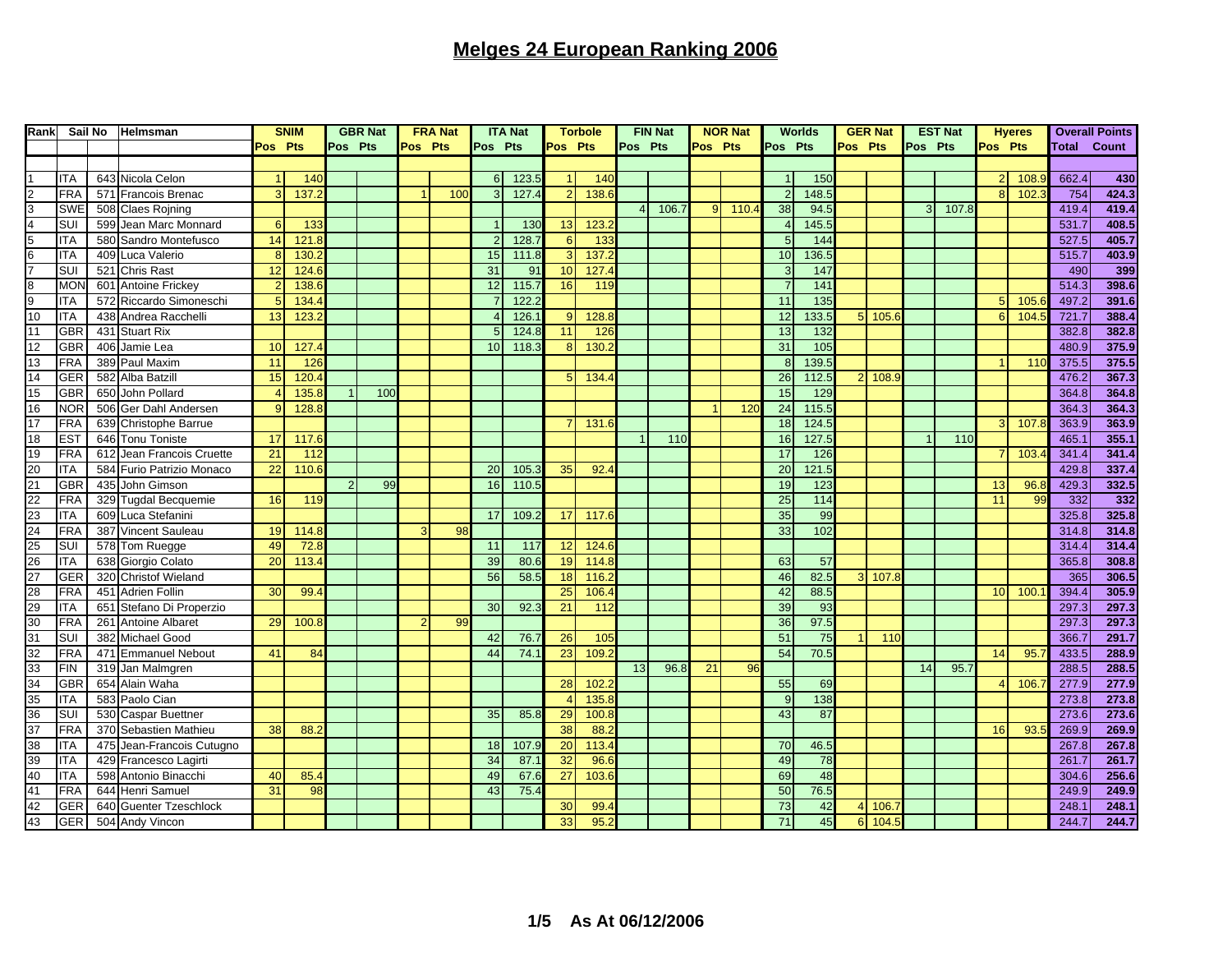| Rank            |                  | Sail No<br>Helmsman |                         |    | <b>SNIM</b> |   | <b>GBR Nat</b> |  | <b>FRA Nat</b> |                 | <b>ITA Nat</b> |    | <b>Torbole</b> |                | <b>FIN Nat</b> |    | <b>NOR Nat</b> |                 | <b>Worlds</b> |                         | <b>GER Nat</b> |                         | <b>EST Nat</b> |              | <b>Hyeres</b> |                  | <b>Overall Points</b> |
|-----------------|------------------|---------------------|-------------------------|----|-------------|---|----------------|--|----------------|-----------------|----------------|----|----------------|----------------|----------------|----|----------------|-----------------|---------------|-------------------------|----------------|-------------------------|----------------|--------------|---------------|------------------|-----------------------|
| 44              | <b>AUT</b>       | 531                 | <b>Michael Schineis</b> |    |             |   |                |  |                | 32              | 89.7           |    |                |                |                |    |                | 68              | 49.5          |                         | $9$ 101.2      |                         |                |              |               | 240.4            | 240.4                 |
| 45              | <b>ITA</b>       |                     | 590 Claudio Dutto       |    |             |   |                |  |                | 36              | 84.5           | 40 | 85.            |                |                |    |                | 58              | 64.5          |                         |                |                         |                |              |               | 234.4            | 234.4                 |
| 46              | <b>ITA</b>       |                     | 501 Giuseppe Mascino    |    |             |   |                |  |                | $\overline{27}$ | 96.2           | 34 | 93.            |                |                |    |                | $\overline{72}$ | 43.5          |                         |                |                         |                |              |               | 233.5            | 233.5                 |
| 47              | <b>ITA</b>       |                     | 567 Andrea Magni        |    |             |   |                |  |                | 26              | 97.5           | 41 | 84             |                |                |    |                | 67              | 51            |                         |                |                         |                |              |               | 232.5            | 232.5                 |
| 48              | <b>ITA</b>       |                     | 496 Giorgio Gorla       |    |             |   |                |  |                | 19              | 106.6          | 15 | 120.           |                |                |    |                |                 |               |                         |                |                         |                |              |               | 227              | 227                   |
| 49              | <b>ITA</b>       |                     | 621 Andrea Fornaro      |    |             |   |                |  |                | 21              | 104            | 14 | 121.3          |                |                |    |                |                 |               |                         |                |                         |                |              |               | 225.8            | 225.8                 |
| 50              | <b>ITA</b>       |                     | 574 Roberto Martinez    |    |             |   |                |  |                | $\mathcal{B}$   | 120.9          |    |                |                |                |    |                | 32              | 103.5         |                         |                |                         |                |              |               | 224.4            | 224.4                 |
| 51              | <b>SUI</b>       |                     | 270 August Schram       | 57 | 61.         |   |                |  |                |                 |                | 57 | 61.0           |                |                |    |                |                 |               | 10 <sup>1</sup>         | 100.           |                         |                |              |               | 223.3            | 223.3                 |
| 52              | GER              |                     | 586 Frithjot Ohin       | 54 | 65.         |   |                |  |                |                 |                | 56 | 63             |                |                |    |                | 118             | ∩             | 16                      | 93.5           |                         |                |              |               | 222.3            | 222.3                 |
| 53              | FRA              |                     | 193 Gaetan Le Goic      | 27 | 103.0       |   |                |  |                |                 |                |    |                |                |                |    |                | 23              | 117           |                         |                |                         |                |              |               | 220.6            | 220.6                 |
| 54              | <b>FRA</b>       |                     | 472 Bruno Jourdren      |    |             |   |                |  |                |                 |                |    |                |                |                |    |                | 22              | 118.5         |                         |                |                         |                | $\mathbf{Q}$ | 101           | 219.7            | 219.7                 |
| 55              | FIN              |                     | 529 Sami Ekblad         |    |             |   |                |  |                |                 |                |    |                | $\overline{2}$ | 108.9          |    |                |                 |               |                         |                | $\mathcal{P}$           | 108.9          |              |               | 217.8            | 217.8                 |
| 56              | <b>GBR</b>       |                     | 359 Keith Musto         |    |             |   | 97             |  |                |                 |                |    |                |                |                |    | 120            |                 |               |                         |                |                         |                |              |               | $\overline{217}$ | 217                   |
| 57              | <b>ITA</b>       |                     | 528 Federica Salva      | 28 | 102.        |   |                |  |                | 14              | 113.           |    |                |                |                |    |                |                 |               |                         |                |                         |                |              |               | 215.3            | 215.3                 |
| 58              | FIN              |                     | 573 Tomi Hakola         |    |             |   |                |  |                |                 |                |    |                | 3              | 107.8          |    |                |                 |               |                         |                | $\mathcal{B}$           | 102.3          |              |               | 210.1            | 210.1                 |
| 59              | $\overline{FIN}$ |                     | 316 Henri Jefimoff      |    |             |   |                |  |                |                 |                |    |                | 6              | 104.           |    |                |                 |               |                         |                |                         | 103.4          |              |               | 207.9            | 207.9                 |
| 60              | FIN              |                     | 214 Esa Harjulahti      |    |             |   |                |  |                |                 |                |    |                | 9              | 101.2          |    |                |                 |               |                         |                | $\overline{\mathbf{A}}$ | 106.7          |              |               | 207.9            | 207.9                 |
| 61              | EST              |                     | 476 Tiit Vihul          |    |             |   |                |  |                |                 |                |    |                | 11             | 99             |    |                |                 |               |                         |                | 5                       | 105.6          |              |               | 204.6            | 204.6                 |
| 62              | <b>FIN</b>       |                     | 425 Samuel Thesleff     |    |             |   |                |  |                |                 |                |    |                | $\overline{7}$ | 103.4          |    |                |                 |               |                         |                | 10                      | 100.1          |              |               | 203.5            | 203.5                 |
| 63              | <b>ITA</b>       |                     | 122 Maurizio Galanti    |    |             |   |                |  |                | 29              | 93.6           | 44 | 79.8           |                |                |    |                | 82              | 28.5          |                         |                |                         |                |              |               | 201.9            | 201.9                 |
| 64              | EST              |                     | 645 Simon Shaw          |    |             |   |                |  |                |                 |                |    |                |                |                |    |                | 34              | 100.5         |                         |                | 9                       | 101.2          |              |               | 201.7            | 201.7                 |
| 65              | <b>NOR</b>       |                     | 307 Morten Astrup       |    |             |   |                |  |                |                 |                |    |                | 8              | 102.3          |    |                |                 |               |                         |                | 11                      | 99             |              |               | 201.3            | 201.3                 |
| 66              | FIN              |                     | 437 Jonathan Barck      |    |             |   |                |  |                |                 |                |    |                | 10             | 100.7          |    |                |                 |               |                         |                | 12                      | 97.9           |              |               | 198              | 198                   |
| 67              | <b>ITA</b>       |                     | 597 Carlo Gullotta      |    |             |   |                |  |                | 55              | 59.8           | 43 | 81.3           |                |                |    |                | 64              | 55.5          |                         |                |                         |                |              |               | 196.5            | 196.5                 |
| 68              | SUI              |                     | 382 Katharina Hanhart   | 33 | 95.         |   |                |  |                |                 |                |    |                |                |                |    |                |                 |               |                         |                |                         |                | 12           | 97.           | 193.1            | 193.1                 |
| 69              | <b>FIN</b>       |                     | 328 Paul Andersson      |    |             |   |                |  |                |                 |                |    |                | 14             | 95.7           |    |                |                 |               |                         |                | 13                      | 96.8           |              |               | 192.5            | 192.5                 |
| 70              | <b>FRA</b>       |                     | 422 Remy Arnaud         | 25 | 106.        |   |                |  |                |                 |                |    |                |                |                |    |                | 45              | 84            |                         |                |                         |                |              |               | 190.4            | 190.4                 |
| 71              | <b>ITA</b>       |                     | 562 Alessandro Poggi    |    |             |   |                |  |                | 28              | 94.9           | 62 | 54.            |                |                |    |                | 77              | 36            |                         |                |                         |                |              |               | 185.5            | 185.5                 |
| $\overline{72}$ | <b>FRA</b>       |                     | 473 Olivier Gellez      | 50 | 71.4        |   |                |  |                |                 |                |    |                |                |                |    |                | 89              | 18            |                         |                |                         |                | 17           | 92.           | 181.8            | 181.8                 |
| 73              | GER              |                     |                         |    |             |   |                |  |                |                 |                | 51 |                |                |                |    |                | 97              | 6             | $\overline{\mathbf{z}}$ | 103.4          |                         |                |              |               | 179.4            | 179.4                 |
| 74              |                  |                     | 507 Manfred Hanle       |    |             |   |                |  |                |                 |                |    | 70             |                |                |    |                |                 |               |                         |                |                         |                |              |               |                  |                       |
|                 | <b>SLO</b>       |                     | 517 Kosmina Mitja       |    |             |   |                |  |                | 33              | 88.4           |    |                |                |                |    |                | 41              | 90            |                         |                |                         |                |              |               | 178.4            | 178.4                 |
| 75              | <b>FRA</b>       |                     | 358 Pierre Yves Lambert |    |             |   |                |  |                |                 |                | 24 | 107.           |                |                |    |                | 57              | 66            |                         |                |                         |                |              |               | 173.8            | 173.8                 |
| 76              | <b>GBR</b>       |                     | 535 Michael Henning     |    |             | 3 | 98             |  |                |                 |                |    |                |                |                |    |                | 52              | 73.5          |                         |                |                         |                |              |               | 171.5            | 171.5                 |
| 77              | <b>ITA</b>       |                     | 642 Paolo Trevisan      | 37 | 89.6        |   |                |  |                | 38              | 81.9           |    |                |                |                |    |                |                 |               |                         |                |                         |                |              |               | 171.5            | 171.5                 |
| 78              | <b>BEL</b>       |                     | 233 Jean Marc Fobert    | 59 | 58.8        |   |                |  |                |                 |                |    |                |                |                |    |                | 87              | 21            |                         |                |                         |                | 18           | 91.           | 171.1            | 171.1                 |
| 79              | <b>AUT</b>       |                     | 164 Alexander Kastinger |    |             |   |                |  |                |                 |                | 52 | 68.            |                |                |    |                | 107             | $\sqrt{ }$    | 11                      | 99             |                         |                |              |               | 167.6            | 167.6                 |
| 80              | <b>NOR</b>       |                     | 349 Jens Wathne         |    |             |   |                |  |                |                 |                |    |                |                |                | 12 | 106.8          | 61              | 60            |                         |                |                         |                |              |               | 166.8            | 166.8                 |
| 81              | <b>ITA</b>       |                     | 355 Valerio Brighenti   |    |             |   |                |  |                | 25              | 98.8           |    |                |                |                |    |                | 56              | 67.5          |                         |                |                         |                |              |               | 166.3            | 166.3                 |
| 82              | GER              |                     | 224 Patrick Follman     |    |             |   |                |  |                |                 |                |    |                |                |                |    |                | 59              | 63            | 8                       | 102.3          |                         |                |              |               | 165.3            | 165.3                 |
| 83              | <b>GBR</b>       |                     | 527 Simon Dobson        |    |             |   |                |  |                | 37              | 83.2           |    |                |                |                |    |                | 48              | 79.5          |                         |                |                         |                |              |               | 162.7            | 162.7                 |
| 84              | <b>ITA</b>       |                     | 577 Alessio Muciaccia   |    |             |   |                |  |                | 45              | 72.8           | 39 | 86.            |                |                |    |                |                 |               |                         |                |                         |                |              |               | 159.6            | 159.6                 |
| 85              | <b>ITA</b>       |                     | 543 Gabriele Wurtz      | 35 | 92.4        |   |                |  |                |                 |                | 54 | 65.            |                |                |    |                |                 |               |                         |                |                         |                |              |               | 158.2            | 158.2                 |
| 86              | <b>ITA</b>       |                     | 482 Gianluca Grisoli    | 47 | 75.6        |   |                |  |                | 41              | 78             |    |                |                |                |    |                |                 |               |                         |                |                         |                |              |               | 153.6            | 153.6                 |
| 87              | <b>GER</b>       | 169                 | Johannes Kaske          |    |             |   |                |  |                |                 |                | 60 | 57             |                |                |    |                | 103             |               | 14                      | 95.            |                         |                |              |               | 153.1            | 153.1                 |
| 88              | <b>FRA</b>       |                     | Jean-Marie le Calvez    |    |             |   |                |  | 97             |                 |                |    |                |                |                |    |                | 65              | 54            |                         |                |                         |                |              |               | $\overline{151}$ | 151                   |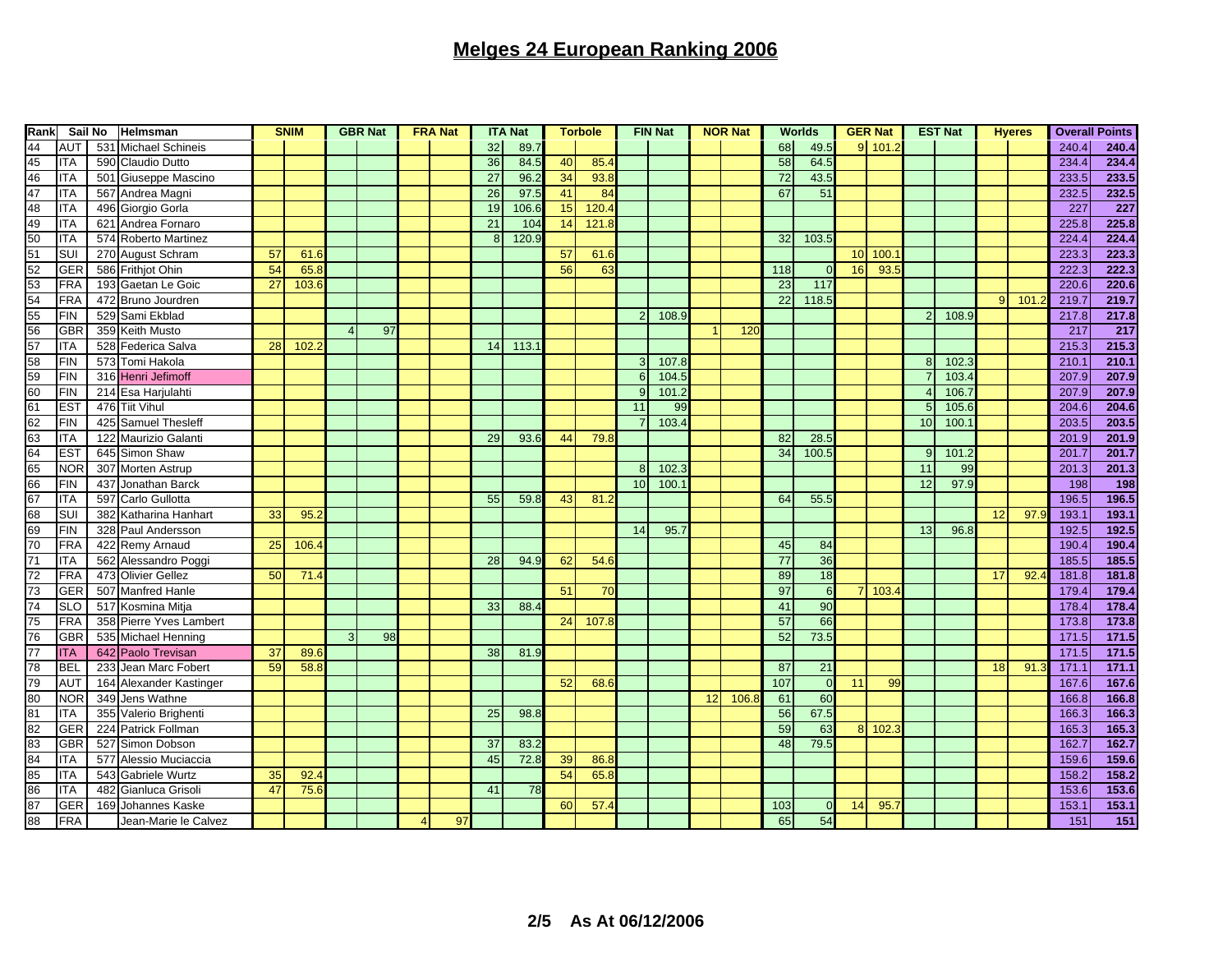| Rank |            | Sail No | Helmsman                    |    | <b>SNIM</b> |                | <b>GBR Nat</b> | <b>FRA Nat</b> |    | <b>ITA Nat</b> |    | <b>Torbole</b> |                | <b>FIN Nat</b> |                | <b>NOR Nat</b> |                  | <b>Worlds</b> |    | <b>GER Nat</b> |   | <b>EST Nat</b> |    | <b>Hyeres</b> |       | <b>Overall Points</b> |
|------|------------|---------|-----------------------------|----|-------------|----------------|----------------|----------------|----|----------------|----|----------------|----------------|----------------|----------------|----------------|------------------|---------------|----|----------------|---|----------------|----|---------------|-------|-----------------------|
|      | <b>GBR</b> |         | 648 Adrian Peach            |    |             | 6 <sup>1</sup> | 95             |                |    |                |    |                |                |                |                |                | 66               | 52.5          |    |                |   |                |    |               | 147.5 | 147.5                 |
|      | <b>USA</b> |         | 600 Brian Porter            |    |             |                |                |                |    |                |    |                |                |                |                |                | $6 \overline{6}$ | 142.5         |    |                |   |                |    |               | 142.5 | 142.5                 |
|      | <b>ITA</b> |         | 373 Christian Bergamasco    |    |             |                |                |                | 52 | 63.7           | 46 | 77             |                |                |                |                |                  |               |    |                |   |                |    |               | 140.7 | 140.7                 |
|      | <b>NED</b> | 117     | Carlo Vroon                 | 43 | 81.         |                |                |                |    |                |    |                |                |                |                |                | 62               | 58.5          |    |                |   |                |    |               | 139.7 | 139.7                 |
|      | <b>ITA</b> |         | 563 Massimo Magnani         |    |             |                |                |                | 24 | 100.7          |    |                |                |                |                |                | 75               | 39            |    |                |   |                |    |               | 139.1 | 139.1                 |
|      | <b>ITA</b> |         | 583 Maurizio Cardascio      |    | 131.        |                |                |                |    |                |    |                |                |                |                |                |                  |               |    |                |   |                |    |               | 131.6 | 131.6                 |
|      | <b>USA</b> |         | 505 Dave Ullman             |    |             |                |                |                |    |                |    |                |                |                |                |                | 14               | 130.5         |    |                |   |                |    |               | 130.5 | 130.5                 |
|      | <b>GBR</b> |         | 403 Dean Argent             |    |             |                |                |                |    |                | 37 | 89.            |                |                |                |                | 80               | 31.5          |    |                |   |                |    |               | 121.1 | 121.1                 |
|      | SUI        | 267     | <b>Theirry Verhulst</b>     |    |             |                |                |                |    |                |    |                |                |                |                |                | 84               | 25.5          |    |                |   |                | 15 | 94.           | 120.1 | 120.1                 |
|      | <b>NOR</b> |         | 366 Eivind Melleby          |    |             |                |                |                |    |                |    |                |                |                |                |                | 21               | 120           |    |                |   |                |    |               | 120   | $\frac{1}{20}$        |
|      | <b>ITA</b> |         | 583 Pietro D'Ali            |    |             |                |                |                | q  | 119.6          |    |                |                |                |                |                |                  |               |    |                |   |                |    |               | 119.6 | 119.6                 |
| 100  | NOR        | 307     | <b>Ulrik Sandvig</b>        |    |             |                |                |                |    |                |    |                |                |                | 13             | 105.6          | 92               | 13.5          |    |                |   |                |    |               | 119.1 | 119.1                 |
| 101  | <b>NOR</b> |         | 418 Herman Horn-Johannessen |    |             |                |                |                |    |                |    |                |                |                |                | 117.6          |                  |               |    |                |   |                |    |               | 117.6 | 117.6                 |
| 102  | <b>NOR</b> |         | 279 Nils Nordenstrom        |    |             |                |                |                |    |                |    |                |                |                | 17             | 100.8          | 90               | 16.5          |    |                |   |                |    |               | 117.3 | 117.3                 |
| 103  | <b>NOR</b> |         | 249 Kristoffer Spone        |    |             |                |                |                |    |                |    |                |                |                |                | 116.4          |                  |               |    |                |   |                |    |               | 116.4 | 116.4                 |
| 104  | <b>FRA</b> |         | 639 Denis Infant            | 18 | 116.        |                |                |                |    |                |    |                |                |                |                |                |                  |               |    |                |   |                |    |               | 116.2 | 116.2                 |
| 105  | <b>ITA</b> |         | 373 Andrea Airo             |    |             |                |                |                |    |                | 42 | 82.            |                |                |                |                | 79               | 33            |    |                |   |                |    |               | 115.6 | 115.6                 |
| 106  | <b>NOR</b> |         | 560 Arne David-Andersen     |    |             |                |                |                |    |                |    |                |                |                | 5 <sup>1</sup> | 115.2          |                  |               |    |                |   |                |    |               | 115.2 | 115.2                 |
| 107  | ITA        |         | 564 Nicolo Saidelli         |    |             |                |                |                | 13 | 114.4          |    |                |                |                |                |                |                  |               |    |                |   |                |    |               | 114.4 | 114.4                 |
| 108  | NOR        | 341     | <b>Erik Arthur</b>          |    |             |                |                |                |    |                |    |                |                |                | $\epsilon$     | 114            |                  |               |    |                |   |                |    |               | 114   | $\overline{114}$      |
| 109  | <b>NOR</b> |         | 192 Peder Jahre             |    |             |                |                |                |    |                |    |                |                |                |                | 112.8          |                  |               |    |                |   |                |    |               | 112.8 | 112.8                 |
| 110  | DEN        |         | 454 Soren Ebdrup            |    |             |                |                |                |    |                |    |                |                |                | $\mathbf{8}$   | 111.6          |                  |               |    |                |   |                |    |               | 111.6 | 111.6                 |
| 111  | CZE        |         | 663 Mauricio Santa Cruz     |    |             |                |                |                |    |                |    |                |                |                |                |                | 27               | 111           |    |                |   |                |    |               | 111   | 111                   |
|      |            |         |                             |    |             |                |                |                |    |                |    |                |                |                |                |                |                  |               |    |                |   |                |    |               |       |                       |
| 112  | <b>ITA</b> |         | 642 Roberto Maffini         |    |             |                |                |                |    |                | 22 | 110.           |                |                |                |                |                  |               |    |                |   |                |    |               | 110.6 | 110.6                 |
| 113  | <b>GBR</b> |         | 298 John Pink               |    |             |                |                |                |    |                |    |                |                |                |                |                | 28               | 109.5         |    |                |   |                |    |               | 109.5 | 109.5                 |
| 114  | <b>NOR</b> |         | 376 Jan-Birger Lie          |    |             |                |                |                |    |                |    |                |                |                | 10             | 109.3          |                  |               |    |                |   |                |    |               | 109.2 | 109.2                 |
| 115  | FRA        |         | 358 Jean Paul Douchy        | 23 | 109.        |                |                |                |    |                |    |                |                |                |                |                |                  |               |    |                |   |                |    |               | 109.2 | 109.2                 |
| 116  | <b>GBR</b> | 611     | Joe Woods                   |    |             |                | 96             |                |    |                |    |                |                |                |                |                | 93               | 12            |    |                |   |                |    |               | 108   | 108                   |
| 117  | <b>GBR</b> |         | 269 Anne Ashworth           |    |             | 8              | 93             |                |    |                |    |                |                |                |                |                | 91               | 15            |    |                |   |                |    |               | 108   | 108                   |
| 118  | <b>GBR</b> |         | 592 Mark Mansfield          |    |             |                |                |                |    |                |    |                |                |                |                |                | 29               | 108           |    |                |   |                |    |               | 108   | 108                   |
| 119  | NOR        |         | 423 Jon Ekheim              |    |             |                |                |                |    |                |    |                |                |                | 11             | 108            |                  |               |    |                |   |                |    |               | 108   | 108                   |
| 120  | <b>FRA</b> |         | 375 Paul Coirre             | 24 | 107.        |                |                |                |    |                |    |                |                |                |                |                |                  |               |    |                |   |                |    |               | 107.8 | 107.8                 |
| 121  | <b>ITA</b> | 627     | Andrea Casale               |    |             |                |                |                |    |                |    |                |                |                |                |                | 30               | 106.5         |    |                |   |                |    |               | 106.5 | 106.5                 |
| 122  | <b>FIN</b> |         | 434 Staffan Lindberg        |    |             |                |                |                |    |                |    |                | 5 <sup>5</sup> | 105.6          |                |                |                  |               |    |                |   |                |    |               | 105.6 | 105.6                 |
| 123  | <b>GBR</b> |         | 431 Richard Stenhouse       | 26 | 105         |                |                |                |    |                |    |                |                |                |                |                |                  |               |    |                |   |                |    |               | 105   | $\frac{105}{2}$       |
| 124  | <b>FIN</b> | 662     | Kaiser Soze                 |    |             |                |                |                |    |                |    |                |                |                |                |                |                  |               |    |                | 6 | 104.5          |    |               | 104.5 | 104.5                 |
| 125  | <b>FRA</b> |         | 268 Francois Lamaignere     | 46 | 77          |                |                |                |    |                |    |                |                |                |                |                | 83               | 27            |    |                |   |                |    |               | 104   | 104                   |
| 126  | <b>NOR</b> |         | 308 Jan Fredrik Bergstrom   |    |             |                |                |                |    |                |    |                |                |                | 15             | 103.2          |                  |               |    |                |   |                |    |               | 103.2 | 103.2                 |
| 127  | <b>GBR</b> |         | 403 Tim Collins             |    |             |                |                |                | 22 | 102.           |    |                |                |                |                |                |                  |               |    |                |   |                |    |               | 102.7 | 102.7                 |
| 128  | <b>GER</b> |         | 263 Detlef Baasch           |    |             |                |                |                |    |                |    |                |                |                |                |                | 98               | 4.5           | 12 | 97             |   |                |    |               | 102.4 | 102.4                 |
| 129  | <b>NOR</b> |         | 305 Aleksander Brekke       |    |             |                |                |                |    |                |    |                |                |                | 16             | 102            |                  |               |    |                |   |                |    |               | 102   | 102                   |
| 130  | <b>ITA</b> |         | 421 Enrico Maltagliati      |    |             |                |                |                | 23 | 101.           |    |                |                |                |                |                |                  |               |    |                |   |                |    |               | 101.4 | 101.4                 |
| 131  | <b>NOR</b> |         | 266 Hans Ulrik Grunert      |    |             |                |                |                |    |                |    |                |                |                | 18             | 99.6           |                  |               |    |                |   |                |    |               | 99.6  | 99.6                  |
| 132  | <b>NOR</b> | 283     | <b>Martin Mehus</b>         |    |             |                |                |                |    |                |    |                |                |                | 19             | 98.4           |                  |               |    |                |   |                |    |               | 98.4  | 98.4                  |
| 133  | <b>ITA</b> |         | 528 Nicolo Bianchi          |    |             |                |                |                |    |                | 31 | 98             |                |                |                |                |                  |               |    |                |   |                |    |               | 98    | 98                    |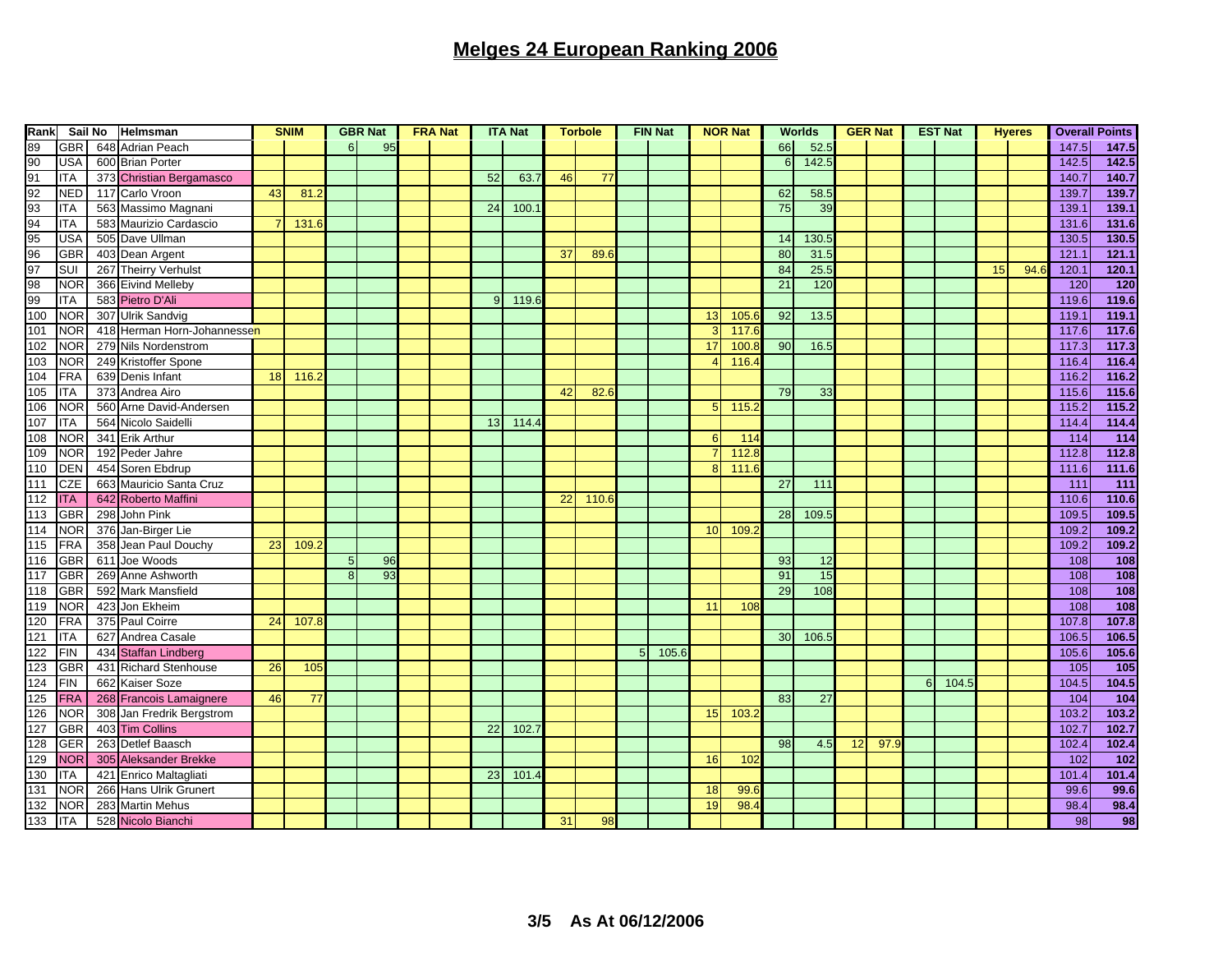| Rank | Sail No<br>Helmsman |     | <b>SNIM</b>                 |    | <b>GBR Nat</b> |  | <b>FRA Nat</b> |   |    | <b>ITA Nat</b><br><b>Torbole</b> |      |    | <b>FIN Nat</b> |    | <b>NOR Nat</b> |    |      | <b>Worlds</b> |          | <b>GER Nat</b> | <b>EST Nat</b> |  | <b>Hyeres</b> |      | <b>Overall Points</b> |                 |
|------|---------------------|-----|-----------------------------|----|----------------|--|----------------|---|----|----------------------------------|------|----|----------------|----|----------------|----|------|---------------|----------|----------------|----------------|--|---------------|------|-----------------------|-----------------|
| 134  | <b>FIN</b>          |     | 236 Thomas Knudsen          |    |                |  |                |   |    |                                  |      |    |                | 12 | 97.9           |    |      |               |          |                |                |  |               |      | 97.9                  | 97.9            |
| 135  | <b>NOR</b>          |     | 374 Bjorn Morland Pedersen  |    |                |  |                |   |    |                                  |      |    |                |    |                | 20 | 97.2 |               |          |                |                |  |               |      | 97.2                  | 97.2            |
| 136  | <b>GER</b>          |     | 197 Markus Etschel          |    |                |  |                |   |    |                                  |      |    |                |    |                |    |      |               |          | 13             | 96.            |  |               |      | 96.8                  | 96.8            |
| 137  | <b>SWE</b>          |     | 532 J Sundstedt             | 32 | 96.6           |  |                |   |    |                                  |      |    |                |    |                |    |      |               |          |                |                |  |               |      | 96.6                  | 96.6            |
| 138  | <b>FRA</b>          |     | 375 Francois Lebourdais     |    |                |  |                |   |    |                                  |      |    |                |    |                |    |      | 37            | 96       |                |                |  |               |      | 96                    | 96              |
| 139  | <b>FRA</b>          |     | Guillaume de Moras          |    |                |  |                | 5 | 96 |                                  |      |    |                |    |                |    |      |               |          |                |                |  |               |      | 96                    | $\overline{96}$ |
| 140  | <b>NOR</b>          |     | 284 Johan Foyen             |    |                |  |                |   |    |                                  |      |    |                |    |                | 22 | 94.8 |               |          |                |                |  |               |      | 94.8                  | 94.8            |
| 141  | GER                 |     | 327 Sascha Jager            |    |                |  |                |   |    |                                  |      |    |                |    |                |    |      | 113           |          | 15             | 94.            |  |               |      | 94.6                  | 94.6            |
| 142  | <b>FIN</b>          |     | 262 Timo Svard              |    |                |  |                |   |    |                                  |      |    |                | 15 | 94.6           |    |      |               |          |                |                |  |               |      | 94.6                  | 94.6            |
| 143  | <b>GBR</b>          |     | 340 Chris Sharp             |    |                |  | 94             |   |    |                                  |      |    |                |    |                |    |      |               |          |                |                |  |               |      | 94                    | 94              |
| 144  | SUI                 |     | 530 Nino Castellan          | 34 | 93.8           |  |                |   |    |                                  |      |    |                |    |                |    |      |               |          |                |                |  |               |      | 93.8                  | 93.8            |
| 145  | <b>NOR</b>          |     | 189 Jorgen Abrahamsen       |    |                |  |                |   |    |                                  |      |    |                |    |                | 23 | 93.6 |               |          |                |                |  |               |      | 93.6                  | 93.6            |
| 146  | <b>FIN</b>          |     | 296 Olli Ahonen             |    |                |  |                |   |    |                                  |      |    |                | 16 | 93.5           |    |      |               |          |                |                |  |               |      | 93.5                  | 93.5            |
| 147  | <b>GER</b>          |     | 477 Ulrich Hase             |    |                |  |                |   |    |                                  |      |    |                |    |                |    |      |               |          | 17             | 92.4           |  |               |      | 92.4                  | 92.4            |
| 148  | <b>NOR</b>          |     | 357 Sverre Krefting         |    |                |  |                |   |    |                                  |      |    |                |    |                | 24 | 92.4 |               |          |                |                |  |               |      | 92.4                  | 92.4            |
| 149  | <b>GBR</b>          |     | 432 James Middleton-Stewart |    |                |  | 92             |   |    |                                  |      |    |                |    |                |    |      | 101           |          |                |                |  |               |      | 92                    | $\overline{92}$ |
| 150  | <b>FRA</b>          |     | 381 Benoit Charon           |    |                |  |                |   |    |                                  |      |    |                |    |                |    |      | 40            | 91.5     |                |                |  |               |      | 91.5                  | 91.5            |
| 151  | <b>NOR</b>          |     | 402 Peik Christensen        |    |                |  |                |   |    |                                  |      |    |                |    |                | 25 | 91.2 |               |          |                |                |  |               |      | 91.2                  | 91.2            |
| 152  | <b>FRA</b>          |     | 384 Jerome Baronnet         | 36 | 91             |  |                |   |    |                                  |      |    |                |    |                |    |      | 102           | $\Omega$ |                |                |  |               |      | 91                    | 91              |
| 153  | <b>GBR</b>          | 527 | <b>Andrew Dellow</b>        |    |                |  |                |   |    |                                  |      | 36 | 91             |    |                |    |      |               |          |                |                |  |               |      | 91                    | 91              |
| 154  | FRA                 |     | 173 TBA                     |    |                |  |                |   |    |                                  |      |    |                |    |                |    |      |               |          |                |                |  | 19            | 90.3 | 90.2                  | 90.2            |
| 155  | <b>NOR</b>          |     | 306 Tim Iversen             |    |                |  |                |   |    |                                  |      |    |                |    |                | 26 | 90   |               |          |                |                |  |               |      | 90                    | $\overline{90}$ |
| 156  | <b>AUT</b>          |     | 531 Michael Schieneis       | 39 | 86.8           |  |                |   |    |                                  |      |    |                |    |                |    |      |               |          |                |                |  |               |      | 86.8                  | 86.8            |
| 157  |                     |     |                             |    |                |  |                |   |    |                                  |      |    |                |    |                |    |      |               |          |                |                |  |               |      |                       |                 |
|      | <b>ITA</b>          |     | 528 Stefano Cherin          |    |                |  |                |   |    |                                  |      |    |                |    |                |    |      | 44            | 85.5     |                |                |  |               |      | 85.5                  | 85.5            |
| 158  | <b>NED</b>          |     | 326 Feddema Hermann         | 58 | 60.2           |  |                |   |    |                                  |      |    |                |    |                |    |      | 86            | 22.5     |                |                |  |               |      | 82.7                  | 82.7            |
| 159  | <b>ITA</b>          |     | 608 Oscar Tonoli            | 42 | 82.6           |  |                |   |    |                                  |      |    |                |    |                |    |      |               |          |                |                |  |               |      | 82.6                  | 82.6            |
| 160  | <b>FRA</b>          |     | 223 Georges Pares           | 48 | 74.2           |  |                |   |    |                                  |      |    |                |    |                |    |      | 96            | 7.5      |                |                |  |               |      | 81.7                  | 81.7            |
| 161  | FRA                 |     | 470 Mathilde Geron          |    |                |  |                |   |    |                                  |      |    |                |    |                |    |      | 47            | 81       |                |                |  |               |      | 81                    | $\overline{81}$ |
| 162  | FRA                 |     | 383 Jean Mark Sparfel       | 44 | 79.8           |  |                |   |    |                                  |      |    |                |    |                |    |      |               |          |                |                |  |               |      | 79.8                  | 79.8            |
| 163  | <b>ITA</b>          |     | 413 Bruno Fezzardi          |    |                |  |                |   |    | 40                               | 79.3 |    |                |    |                |    |      |               |          |                |                |  |               |      | 79.3                  | 79.3            |
| 164  | <b>FRA</b>          |     | 323 David Thislair          |    |                |  |                |   |    | 47                               | 70.2 |    |                |    |                |    |      | 95            | 9        |                |                |  |               |      | 79.2                  | 79.2            |
| 165  | <b>ITA</b>          |     | 413 Bruno Zorza             |    |                |  |                |   |    |                                  |      | 45 | 78.4           |    |                |    |      |               |          |                |                |  |               |      | 78.4                  | 78.4            |
| 166  | <b>FRA</b>          |     | 257 Patrick Constant        | 45 | 78.4           |  |                |   |    |                                  |      |    |                |    |                |    |      |               |          |                |                |  |               |      | 78.4                  | 78.4            |
| 167  | <b>ITA</b>          |     | 455 Alberto Valle           |    |                |  |                |   |    |                                  |      | 47 | 75.1           |    |                |    |      |               |          |                |                |  |               |      | 75.6                  | 75.6            |
| 168  | <b>GBR</b>          |     | 557 David Rowen             |    |                |  |                |   |    |                                  |      | 48 | 74.            |    |                |    |      | 110           | $\Omega$ |                |                |  |               |      | 74.2                  | 74.2            |
| 169  | <b>USA</b>          |     | 595 Phil Perkins            |    |                |  |                |   |    |                                  |      |    |                |    |                |    |      | 52            | 73.5     |                |                |  |               |      | 73.5                  | 73.5            |
| 170  | <b>GER</b>          |     | 263 Carsten Ortliev         |    |                |  |                |   |    |                                  |      | 49 | 72.8           |    |                |    |      |               |          |                |                |  |               |      | 72.8                  | 72.8            |
| 171  | <b>ITA</b>          |     | 229 Luigi Buzzi             |    |                |  |                |   |    | 46                               | 71.5 |    |                |    |                |    |      |               |          |                |                |  |               |      | 71.5                  | 71.5            |
| 172  | <b>AUT</b>          |     | 251 Josef Hackl             |    |                |  |                |   |    |                                  |      | 50 | 71.4           |    |                |    |      |               |          |                |                |  |               |      | 71.4                  | 71.4            |
| 173  | FRA                 |     | 463 Christophe Dupin        | 51 | 70             |  |                |   |    |                                  |      |    |                |    |                |    |      | 106           |          |                |                |  |               |      | 70                    | 70              |
| 174  | <b>ITA</b>          |     | 386 Matteo Vianello         |    |                |  |                |   |    | 48                               | 68.9 |    |                |    |                |    |      |               |          |                |                |  |               |      | 68.9                  | 68.9            |
| 175  | FRA                 |     | 272 Arnaud Jeu              | 52 | 68.6           |  |                |   |    |                                  |      |    |                |    |                |    |      |               |          |                |                |  |               |      | 68.6                  | 68.6            |
| 176  | <b>ITA</b>          |     | 517 Matja Beltram           |    |                |  |                |   |    |                                  |      | 53 | 67.            |    |                |    |      |               |          |                |                |  |               |      | 67.2                  | 67.2            |
| 177  | <b>FRA</b>          |     | 430 Arnaud Delamare         | 53 | 67.2           |  |                |   |    |                                  |      |    |                |    |                |    |      |               |          |                |                |  |               |      | 67.2                  | 67.2            |
| 178  | <b>ITA</b>          |     | 297 Eugenio Trumpy          |    |                |  |                |   |    | 50                               | 66.3 |    |                |    |                |    |      |               |          |                |                |  |               |      | 66.3                  | 66.3            |